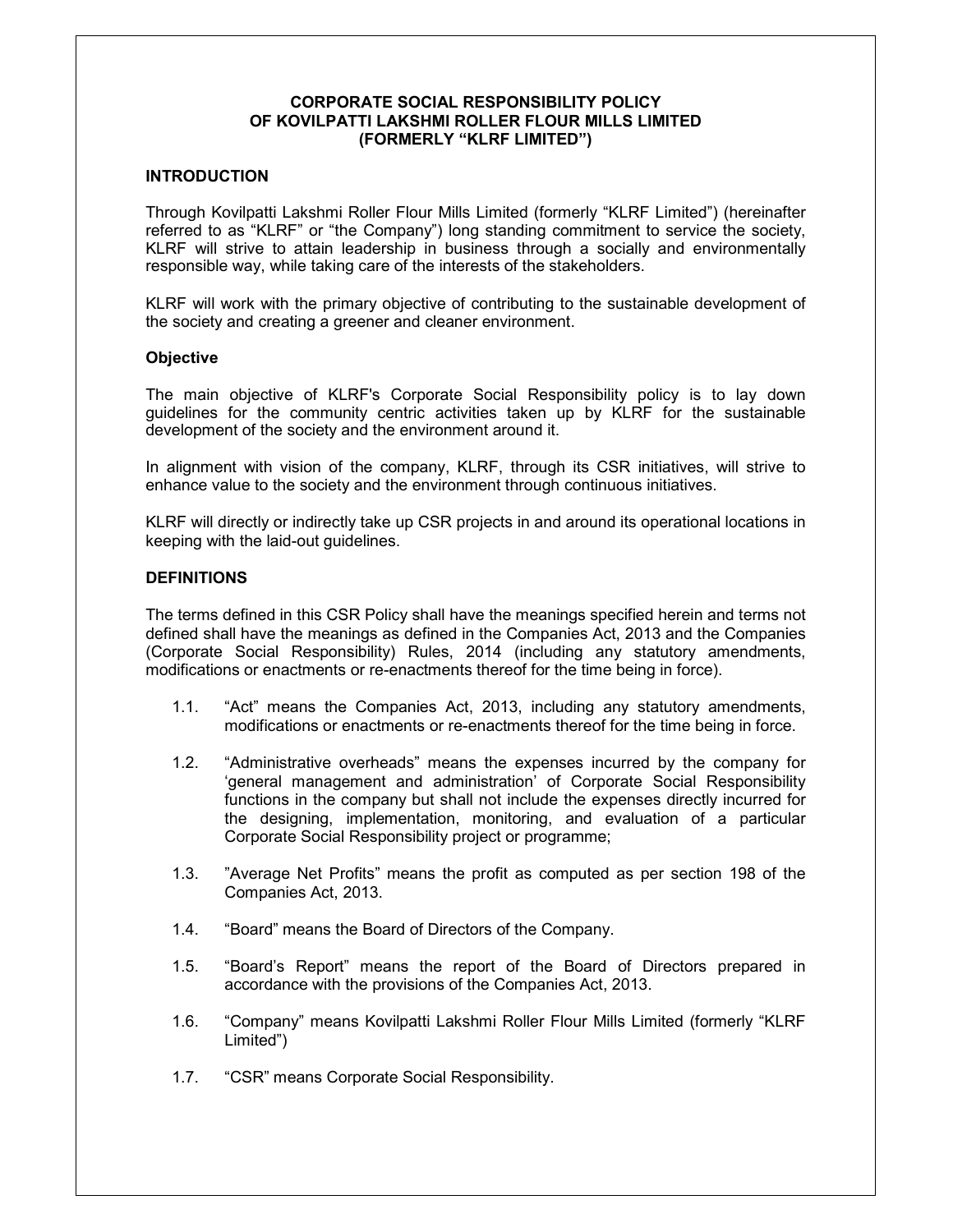- 1.8. "CSR activities" means activities or projects or programmes as recommended by the CSR Committee and approved by the Board, undertaken by the Company from time to time in any or more of the areas falling under the Schedule VII to the Companies Act, 2013, but shall not include the following, namely:-
	- (i) activities undertaken in pursuance of normal course of business of the company:
	- (ii) any activity undertaken by the company outside India except for training of Indian sports personnel representing any State or Union territory at national level or India at international level;
	- (iii) contribution of any amount directly or indirectly to any political party under section 182 of the Act;
	- (iv) activities benefitting employees of the company as defined in clause (k) of section 2 of the Code on Wages, 2019 (29 of 2019);
	- (v) activities supported by the company on sponsorship basis for deriving marketing benefits for its products or services;
	- (vi) activities carried out for fulfilment of any other statutory obligations under any law in force in India;
- 1.9. "CSR Committee" means the Committee of the Board constituted under section 135 of the Companies Act, 2013 for the purpose of administration of CSR activities, supervising the adherence of the CSR Policy and the matters incidental thereto.
- 1.10. "CSR Policy" means the Corporate Social Responsibility Policy as set out herein and as amended or modified from time to time.
- 1.11. "CSR Rules" means the Companies (Corporate Social Responsibility Rules), 2014 including any statutory amendments, modifications or enactments or reenactments thereof for the time being in force.
- 1.12. "Net Profit" means the net profit of the Company as per its financial statement prepared in accordance with the applicable provisions of the Act but shall not include the following, namely:
	- (i) Any profit arising from any overseas branch or branches, if any, of the Company, whether incorporated as a separate company or otherwise; and
	- (ii) Any dividend received from other companies in India, which are covered under and complying with the provisions of section 135 of the Act.
- 1.13. "Ongoing Project" means a multi-year project undertaken by a Company in fulfilment of its CSR obligation having timelines not exceeding three years excluding the financial year in which it was commenced, and shall include such project that was initially not approved as a multi-year project but whose duration has been extended beyond one year by the board based on reasonable justification;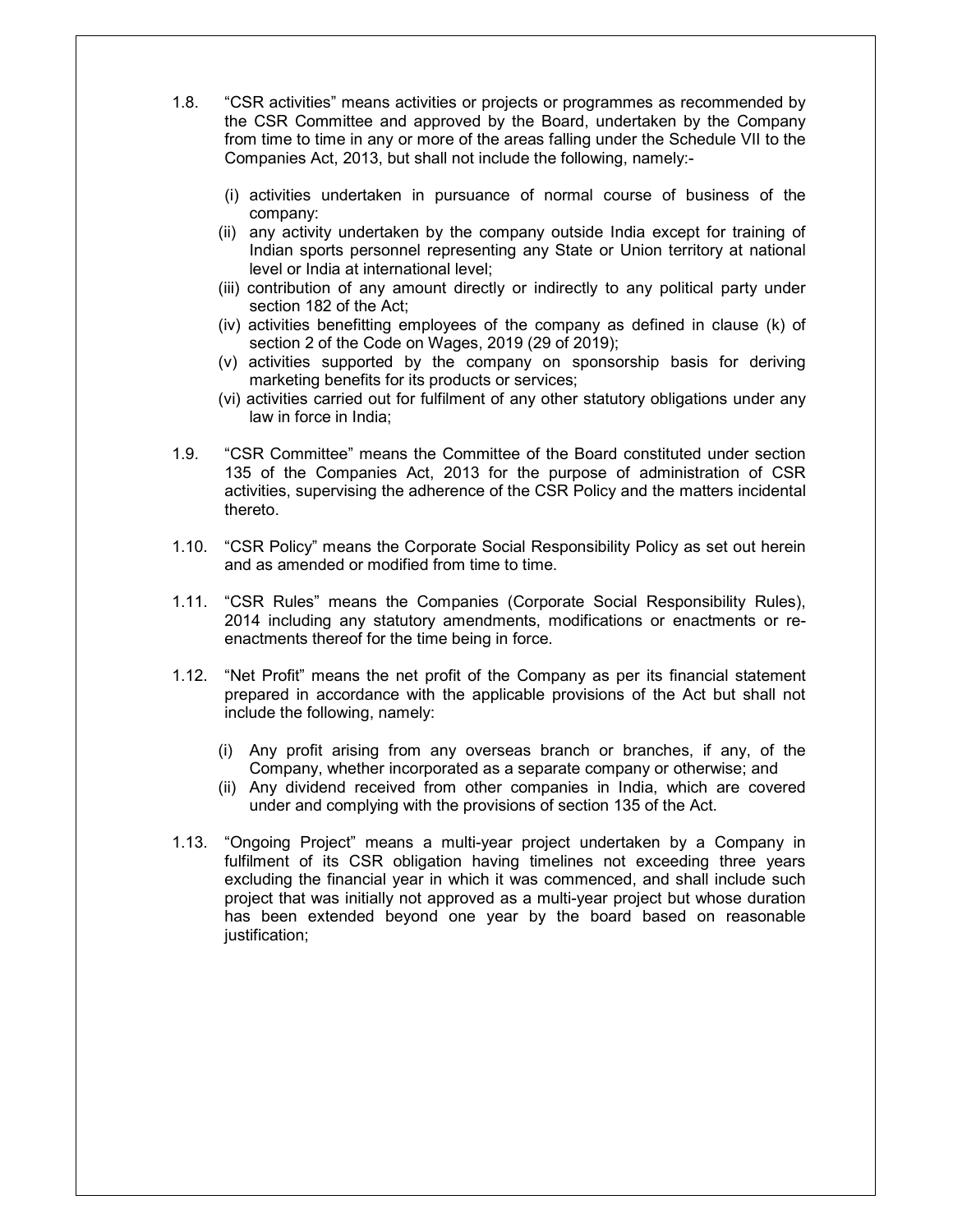### **CSR PROJECTS / ACTIVITIES**

The Company shall undertake the activities as recommended by the Corporate Social Responsibility Committee and approved by the Board of Directors in accordance with the provisions of Section 135 and Schedule VII of the Companies Act, 2013 read with the Companies (Social Responsibility Policy) Rules 2014 (as amended from time to time), including but not limited to the following:

- Eradicating hunger, poverty and malnutrition, promoting health care including preventive health care and sanitation including contribution to the Swach Bharat Kosh set-up by the Central Government for the promotion of sanitation and making available safe drinking water.
- promoting education, including special education and employment enhancing vocation skills especially among children, women, elderly and the differently abled and livelihood enhancement projects.
- promoting gender equality, empowering women, setting up homes and hostels for women and orphans; setting up old age homes, day care centres and such other facilities for senior citizens and measures for reducing inequalities faced by socially and economically backward groups.
- ensuring environmental sustainability, ecological balance, protection of flora and fauna, animal welfare, agroforestry, conservation of natural resources and maintaining quality of soil, air and water including contribution to the Clean Ganga Fund set-up by the Central Government for rejuvenation of river Ganga.
- protection of national heritage, art and culture including restoration of buildings and sites of historical importance and works of art; setting up public libraries; promotion and development of traditional art and handicrafts.
- measures for the benefit of armed forces veterans, war widows and their dependents, Central Armed Police Forces (CAPF) and Central Para Military Forces (CPMF) veterans, and their dependents including widows.
- training to promote rural sports, nationally recognised sports, paralympics sports and Olympic sports.
- contribution to the prime minister's national relief fund or Prime Minister's Citizen Assistance and Relief in Emergency Situations Fund (PM CARES Fund)] or any other fund set up by the central govt. for socio economic development and relief and welfare of the schedule caste, tribes, other backward classes, minorities and women.
- Contribution to incubators or research and development projects in the field of science, technology, engineering and medicine, funded by the Central Government or State Government or Public Sector Undertaking or any agency of the Central Government or State Government.
- Contributions to public funded Universities; Indian Institute of Technology (IITs); National Laboratories and autonomous bodies established under Department of Atomic Energy (DAE); Department of Biotechnology (DBT); Department of Science and Technology (DST); Department of Pharmaceuticals; Ministry of Ayurveda, Yoga and Naturopathy, Unani, Siddha and Homoeopathy (AYUSH); Ministry of Electronics and Information Technology and other bodies, namely Defence Research and Development Organisation (DRDO); Indian Council of Agricultural Research (ICAR); Indian Council of Medical Research (ICMR) and Council of Scientific and Industrial Research (CSIR), engaged in conducting research in science, technology, engineering and medicine aimed at promoting Sustainable Development Goals (SDGs).
- Rural development projects.
- Slum area development. The term `slum area' shall mean any area declared as such by the Central Government or any State Government or any other competent authority under any law for the time being in force.
- Disaster management, including relief, rehabilitation and reconstruction activities.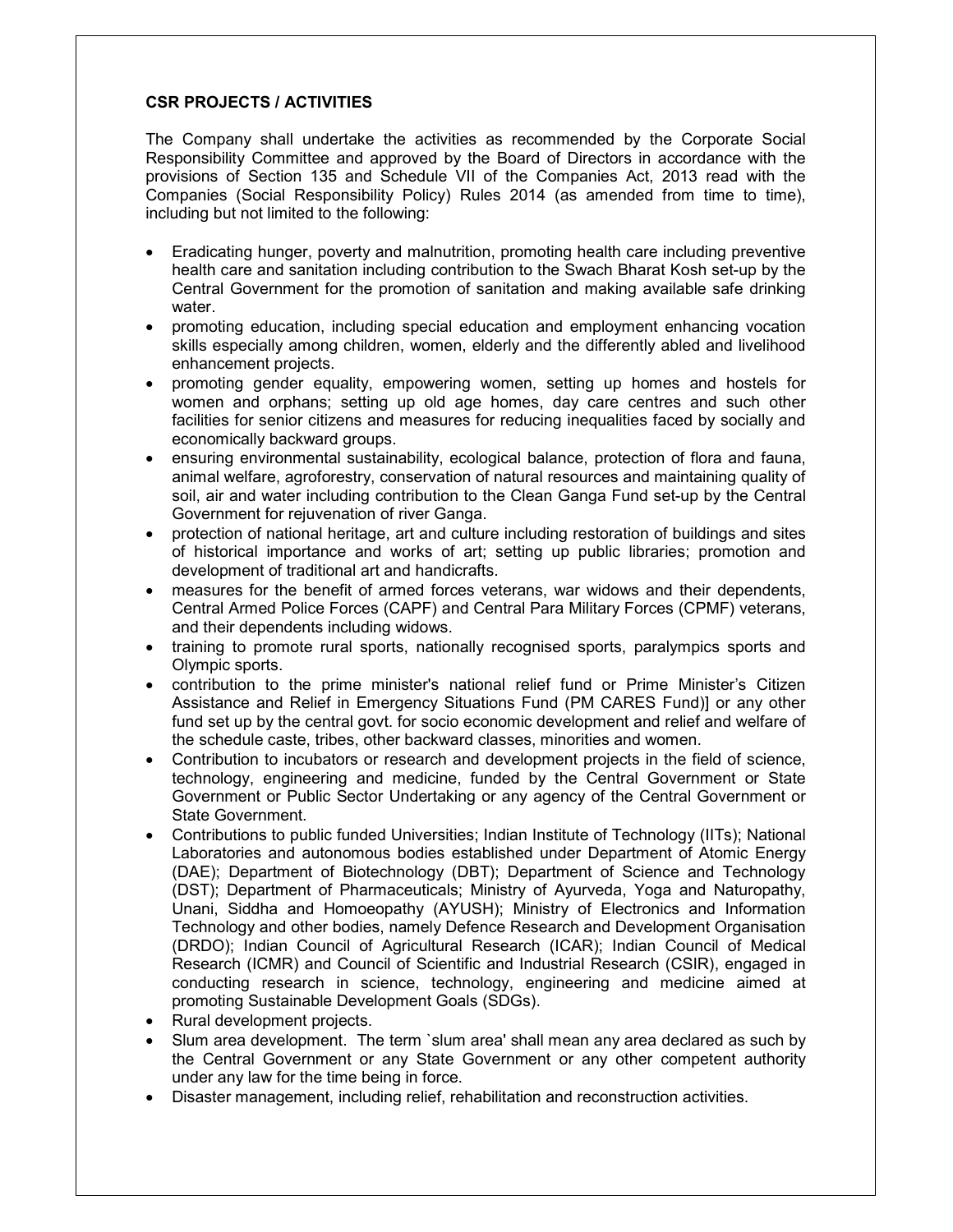## **CSR EXPENDITURE**

- The Company shall, in every financial year, spend at least two percent of the Average Net profits of the company made during the three immediately preceding financial years towards any of the CSR activities in accordance with the Policy.
- In any financial year, if the company spends an amount in excess of the requirements provided under Section 135(5) of the Act, such excess amount may be set off against the requirement to spend under Section 135(5) of the Act up to immediate succeeding three financial years subject to the conditions that:
	- i. the excess amount available for set off shall not include the surplus arising out of the CSR activities, if any, in pursuance of Rule 7(2);
	- ii. the Board of the company shall pass a resolution to that effect.
- CSR expenditures will include all expenditures, direct or indirect, incurred by the Company on CSR programmes undertaken in accordance with the approved CSR Annual Action Plan. The administrative overheads shall not exceed five percent of the total CSR expenditure of the company for the relevant financial year.
- The CSR amount may be spent by a company for creation or acquisition of a capital asset, which shall be held by:
	- (a) a company established under section 8 of the Act, or a Registered Public Trust or Registered Society, having charitable objects and CSR Registration Number under sub-rule (2) of rule 4; or
	- (b) beneficiaries of the said CSR project, in the form of self-help groups, collectives, entities; or
	- (c) a public authority:
- Any surplus arising out of any of the CSR projects / activities shall not form part of the business profits of the company and it shall be:
	- (a) ploughed back into the same CSR project / activity (or)
	- (b) transferred to the Unspent CSR Account and spent in pursuance of this CSR policy and annual action plan of the company (or)
	- (c) transfer such surplus amount to a Fund specified in Schedule VII, within a period of six months of the expiry of the financial year.

### **SELECTION OF CSR PROJECT / ACTIVITY**

- The CSR Committee of the Company shall formulate and recommend to the Board of Directors and the Board of Directors may approve, an Annual Action Plan for every financial year, effective from  $1<sup>st</sup>$  April, 2021, in pursuance of this policy, which shall include the following, namely:
	- (a) the list of CSR projects or programmes that are approved to be undertaken in areas or subjects specified in Schedule VII of the Act;
	- (b) the manner of execution of such projects or programmes as specified in sub-rule (1) of rule 4;
	- (c) the modalities of utilisation of funds and implementation schedules for the projects or programmes;
	- (d) monitoring and reporting mechanism for the projects or programmes; and
	- (e) details of need and impact assessment, if any, for the projects undertaken by the company: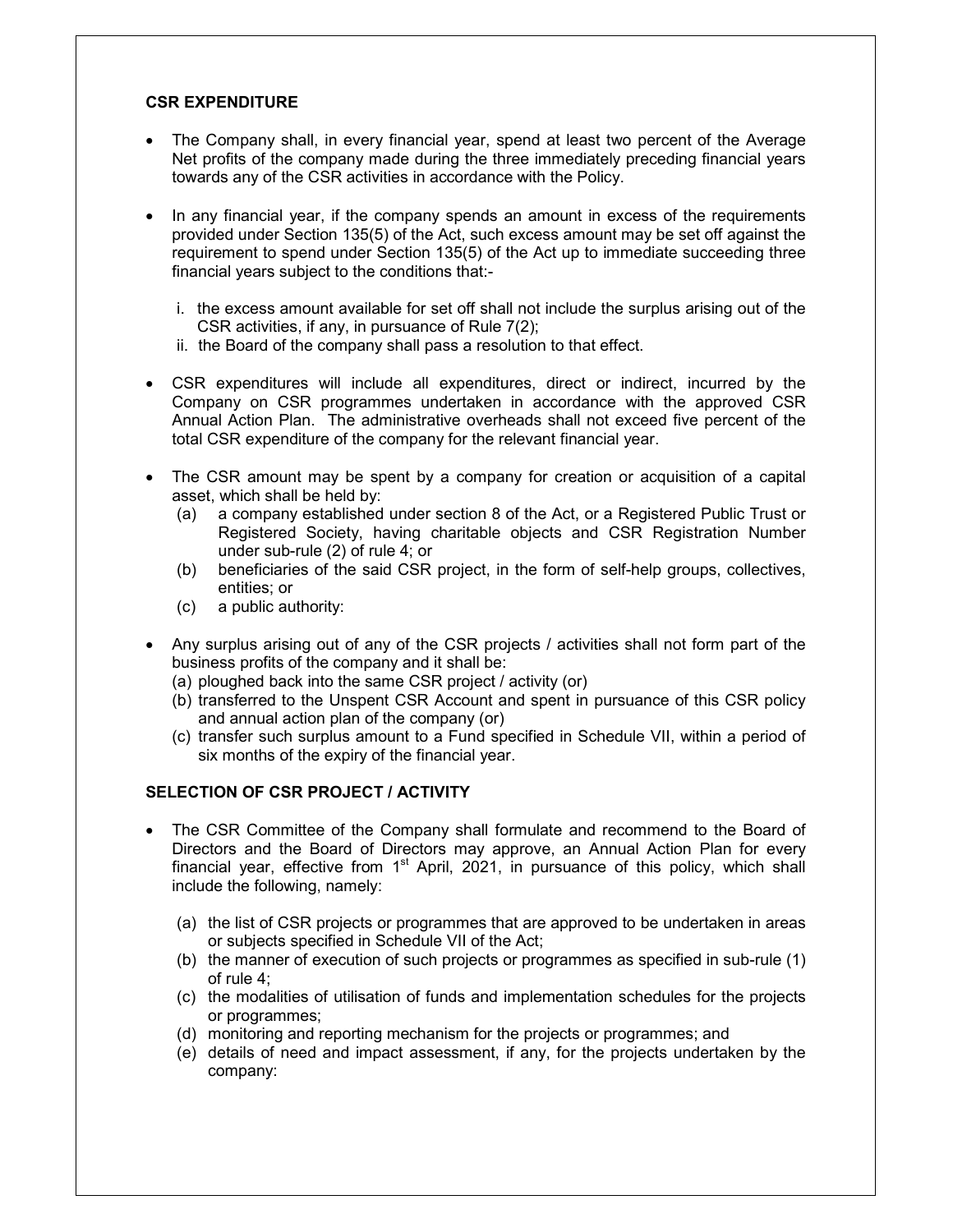- While formulating the Annual Action Plan, the CSR Committee shall give preference to the local area and areas around it where it operates, for identification of CSR projects / activities and spending the amount earmarked for such projects / activities.
- The Board may alter such plan at any time during the relevant financial year, as per the recommendation of its CSR Committee, based on the reasonable justification to that effect.

## **EXECUTION AND IMPLEMENTATION**

- The CSR activities may be undertaken by the company itself or through:
	- (a) a company established under section 8 of the Act, or a registered public trust or a registered society, registered under section 12A and 80 G of the Income Tax Act, 1961 (43 of 1961), established by the company, either singly or along with any other company, or
	- (b) a company established under section 8 of the Act or a registered trust or a registered society, established by the Central Government or State Government; or
	- (c) any entity established under an Act of Parliament or a State legislature; or
	- (d) a company established under section 8 of the Act, or a registered public trust or a registered society, registered under section 12A and 80G of the Income Tax Act, 1961, and having an established track record of at least three years in undertaking similar activities.
- Any CSR activities to be undertaken by the Company on or after  $1<sup>st</sup>$  April, 2021 through any of the entity covered under clause (a) to (d) above, then such entity should have been duly registered with the Central Government by filing the prescribed Form CSR-1 with the Registrar of Companies, Ministry of Corporate Affairs.
- The company may also engage any international organisations for designing, monitoring and evaluation of the CSR projects or programmes as per this policy as well as for its capacity building for CSR.
- The company may also collaborate with other companies for undertaking projects or programmes or CSR activities in such a manner that the CSR Committees of such respective companies are in a position to report separately on such projects or programmes in accordance with the rules.
- The Chief Financial Officer / Financial Controller of the Company shall submit a certificate to the Board of Directors that the CSR funds so disbursed have been utilised for the purposes and in the manner as approved by the Board of Directors.

# **MONITORING**

- The CSR Committee shall be responsible to monitor the Corporate Responsibility Policy of the Company from time to time and recommend amendments or revisions whenever required in accordance with the Act;
- In case of ongoing project, the Board of Directors shall monitor the implementation of the project with reference to the approved timelines and year-wise allocation and shall be competent to make modifications, if any, for smooth implementation of the project within the overall time period as permitted under the Act and the Rules.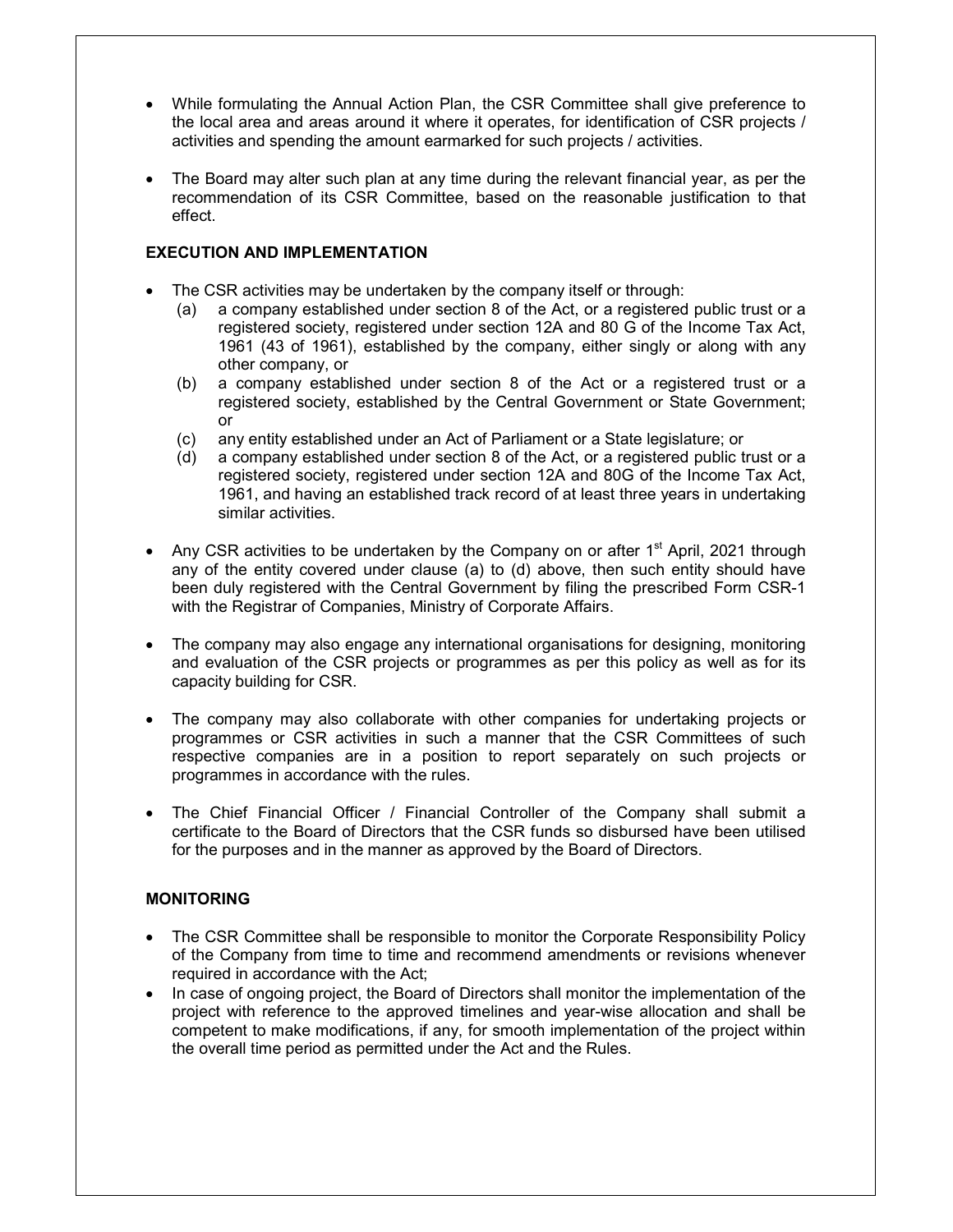## **UNSPENT CSR AMOUNT**

- Any CSR amount which remains unspent (unless the unspent amount relates to an ongoing project) pertaining to that financial year shall be transferred to any of the Fund specified in Schedule VII of the Act within a period of six months from the date of the expiry of every financial year or to such fund as may be prescribed in the Rules from time to time.
- If the unspent CSR amount relates to any ongoing project, which is being undertaken by the Company in pursuance of this policy, shall be transferred to a special account to be opened by the company in that behalf for that financial year in any scheduled bank to be called the Unspent Corporate Social Responsibility Account by the company within a period of thirty days from the end of the financial year.
- The amount so transferred shall be spent by the company in pursuance of its Corporate Social Responsibility Policy within a period of three financial years from the date of such transfer, failing which, the company shall transfer the same to a Fund specified in Schedule VII of the Act, within a period of thirty days from the date of completion of the third financial year.

# **CSR REPORTING**

- In every financial year, an annual report on the CSR containing the particulars as specified in the Act and the Rules shall be included in the report of the Board of Directors submitted to the Shareholders under Section 134 of the Act.
- When the company's average CSR obligation is Rs.10 crore or more in pursuance of Section 135(5) of the Act, in the three immediately preceding financial years, the Company shall undertake impact assessment, through an independent agency, of its CSR projects/activities having outlays of Rs.1 crore or more, and which have been completed not less than one year before undertaking the impact study. The impact assessment reports shall be placed before the Board of Directors and shall be annexed to the annual report on CSR.
- When an impact assessment is undertaken, the Company may book the expenditure towards Corporate Social Responsibility for that financial year, which shall not exceed five percent of the total CSR expenditure for that financial year or Rs.50 lakhs, whichever is less.

# **GOVERNANCE**

- The CSR committee will assign the task of implementation of the CSR plan within specified budgets and timeframes to such persons, entities or bodies as it may deem fit in accordance with this policy.
- The persons/entities/bodies to which the implementation is assigned will carry out such CSR programmes as determined by the CSR committee within the specified budgets and timeframes and provide feedback to the CSR committee on the progress thereon.
- The CSR committee shall review the implementation of CSR programmes and issue necessary directions from time to time to ensure orderly and efficient execution of these programmes in accordance with this policy.
- At the end of every financial year, the CSR committee will submit its report to the board.